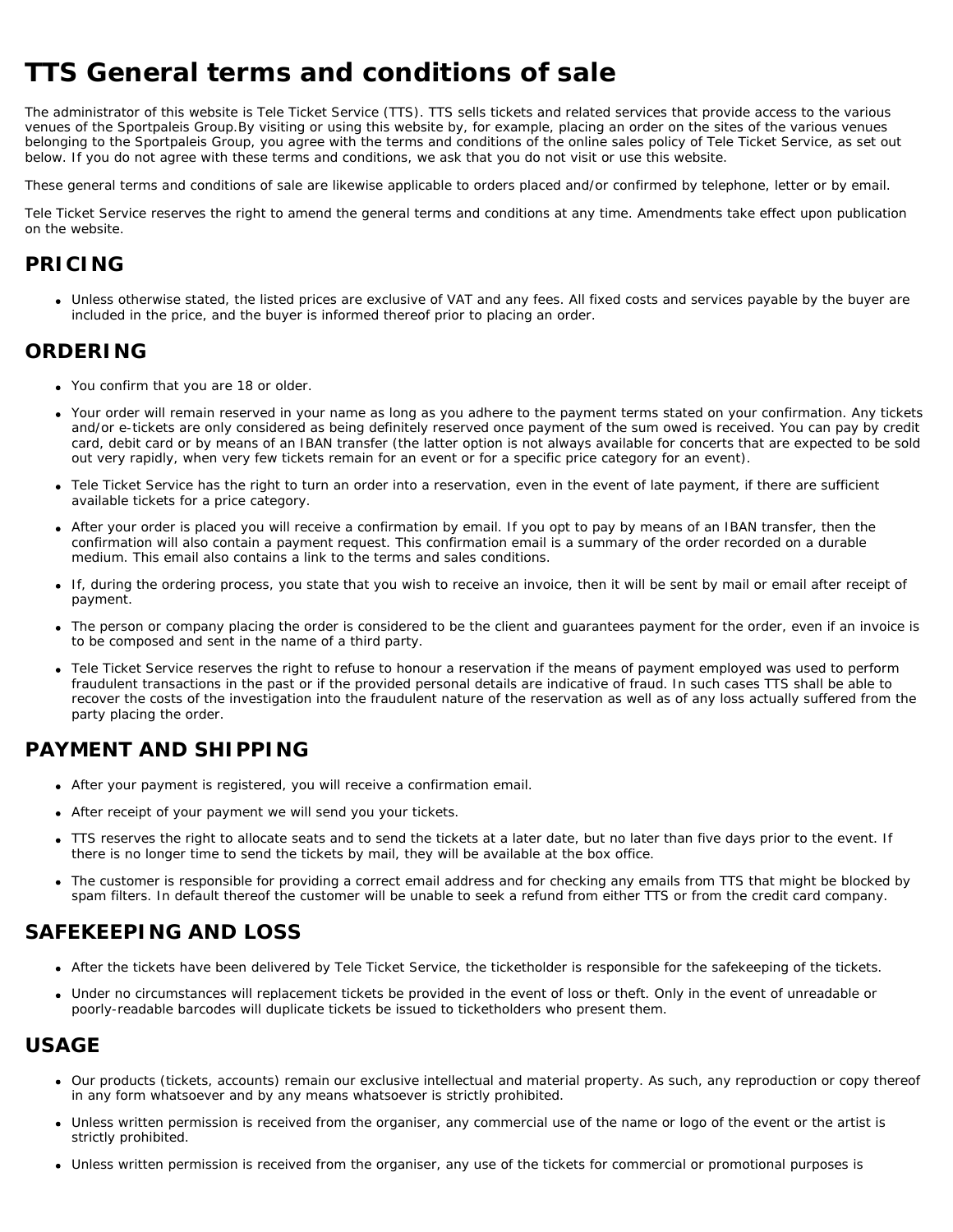prohibited.

- Tickets remain in the name of the party originally placing the order. This means that the name of the party purchasing the ticket cannot be changed, including in the event of the ticket being (occasionally) resold.
- Any statements on the ticket may not be altered. Holders of tickets that have been altered can be refused entry.
- Admission is only granted to an event to the first person presenting the original e-ticket. Any other tickets offered thereafter shall be deemed as a copy and will not grant admission to the venue or event.
- The party purchasing the ticket must adhere to the Law on the Sale of Admission Tickets to Events (Wet Betreffende de Verkoop van Toegangsbewijzen tot Evenementen) of 30 July 2013. The regular or even the occasional resale of tickets at a price higher than the original ticket price is prohibited. Tele Ticket Service reserves the right to invalidate resold tickets. The holder thereof can be refused admission to the venue or event. In this event, neither the original buyer nor a subsequent buyer will be entitled to any refund whatsoever. Tele Ticket Service likewise reserves the right to refuse to sell a ticket to customers where there is reason to believe that the purchase is made for the sole purpose of reselling the ticket.

# **DELIVERING TICKETS TO THIRD PARTIES**

TTS deems itself as only being bound by these general terms and conditions vis-à-vis the party ordering the tickets that is known to it and registered in its system, unless the tickets are electronically transferred to a third party using the TTS MyAccount environment, and insofar as this third party also registers with TTS and explicitly accepts the terms and conditions of TTS. In that event the party originally ordering the tickets waives its right to invoke these terms and conditions with respect to the tickets concerned.

# **CHANGES OR CANCELLATION**

- Changes to the event programme, the dates and/or locations of the shows, changes to the configuration and/or availability of the seats and cancellation of the show are at the sole liability of the organiser. Tele Ticket Service acts solely as the intermediary for reserving tickets and explicitly limits any liability to this domain.
- Tickets are only refunded or exchanged if the event is cancelled and after being instructed to do so by the show organiser. Force majeure suffered by the party purchasing the ticket is not accepted as a reason for refunding said ticket.
- Tickets can only be refunded to the party placing the order that is registered with TTS, or to third parties registered with TTS to whom the tickets were electronically transferred using the TTS platform. The instructions emailed by TTS must be followed for the purpose of applying for a refund. Applications for a refund that are submitted after the time period granted for such – which is at least 14 days – cannot be fulfilled.
- Cancellations and/or changes to the pre-programme (support acts) will under no circumstances lead to tickets being refunded or exchanged.

# **LIMITATION OF LIABILITY**

Tele Ticket Service acts solely as an intermediary for the sale of tickets. Its liability is consequently limited to that. The purchasing agreement exists between the customer and the event organiser.

#### **PRIVACY**

• Please read our privacy policy conditions at [www.teleticketservice.com/legal/privacy](https://www.teleticketservice.com/en/legal/privacy). These conditions constitute an integral part of our general terms and conditions.

#### **CANCELLATION TERMS**

Right of withdrawal does not exist, and as a consumer you do not have the right to waive the purchase. While article VI.47 of the Belgian Business Code (Wetboek Economisch Recht) provides for a period of 14 calendar days within which the consumer can waive the contract in the event of distance selling, this right of withdrawal does not apply to contracts concluded through this website, pursuant to article VI.53.12 of the Belgian Business Code.

# **MISCELLANEOUS**

Alcohol, food, drugs, plastic bottles, cans, fireworks, weapons or any other dangerous objects are prohibited at events. Such objects will have to be surrendered. In the event of refusal to surrender such objects, admission to the venue will be denied, without any right to refund.

# **COMPLAINTS OR DISPUTES**

- Any complaints can be reported to [customer@teleticketservice.com](mailto:customer@teleticketservice.com)  $/ +32334004000$ .
- Tele Ticket Service acts in accordance with [the Code of Conduct](https://www.becommerce.be/files/Code_de_conduite_du_Label_de_Qualite_BeCommerce.pdf) and the Dispute Settlement procedure of BeCommerce, which can be found at [www.becommerce.be](https://www.becommerce.be/)